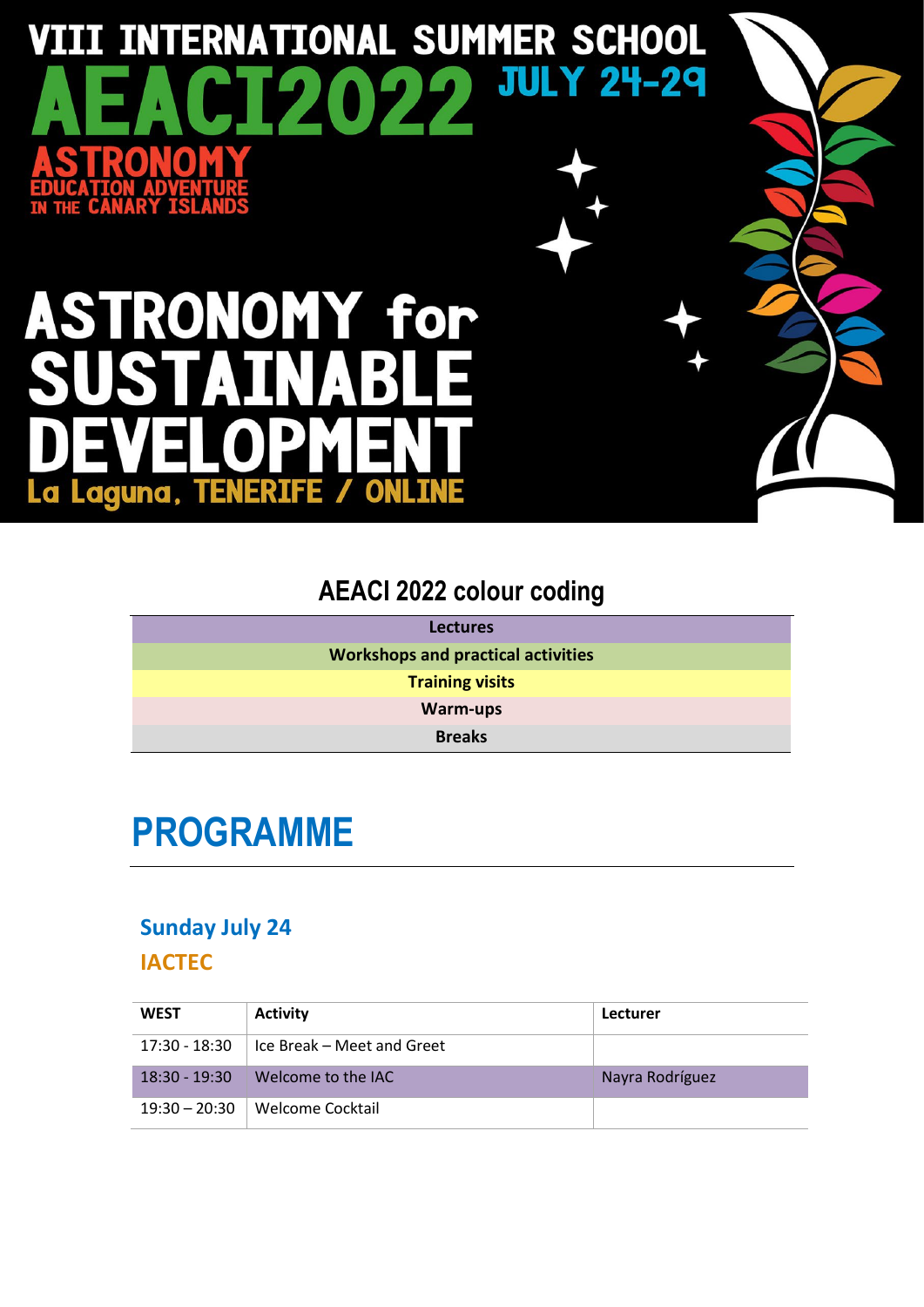#### **Monday July 25 "Astronomy for sustainable development" IACTEC**

| <b>WEST</b>     | <b>Activity</b>                                             | Lecturer                                                                                |
|-----------------|-------------------------------------------------------------|-----------------------------------------------------------------------------------------|
| $9:00 - 10:00$  | AEACI 2022 "Astronomy for Sustainable<br>Development"       | IAC Director / Vice-Director<br><b>IACTEC Director</b><br>Nayra Rodríguez<br>Rosa Doran |
| $10:00 - 11:00$ | Innovative methodologies for education                      | Rosa Doran                                                                              |
| $11:00 - 11:30$ | Coffee break                                                |                                                                                         |
| $11:30 - 12:30$ | The message of light                                        | Nayra Rodríguez                                                                         |
| $12:30 - 14:15$ | Lunch break                                                 |                                                                                         |
| $14:15 - 14:30$ | Warm-up                                                     |                                                                                         |
| $14:30 - 16:30$ | Introduction to image processing with the<br>LaSciL project | Rosa Doran<br><b>Fraser Lewis</b>                                                       |
| $16:30 - 17:00$ | Feedback and Q&A                                            |                                                                                         |

### **Tuesday July 26 " Astronomy for the new generations" IACTEC**

| <b>WEST</b>     | <b>Activity</b>                                              | Lecturer                               |
|-----------------|--------------------------------------------------------------|----------------------------------------|
| $9:00 - 10:00$  | Robotic telescopes: Faulkes Telescope Project,<br><b>NSO</b> | <b>Fraser Lewis</b>                    |
| $10:00 - 11:00$ | PETeR: Robots looking to the future                          | Nayra Rodríguez<br><b>Irene Puerto</b> |
| $11:00 - 11:30$ | Coffee break                                                 |                                        |
| $11:30 - 12:30$ | Our place in the Universe: historical overview               | Irene Puerto                           |
| $12:30 - 14:15$ | Lunch break                                                  |                                        |
| $14:15 - 14:30$ | Warm-up                                                      |                                        |
| $14:30 - 16:30$ | Researching our place in the Universe with<br><b>PETeR</b>   | Nayra Rodríguez                        |
| $16:30 - 17:00$ | Feedback and Q&A                                             |                                        |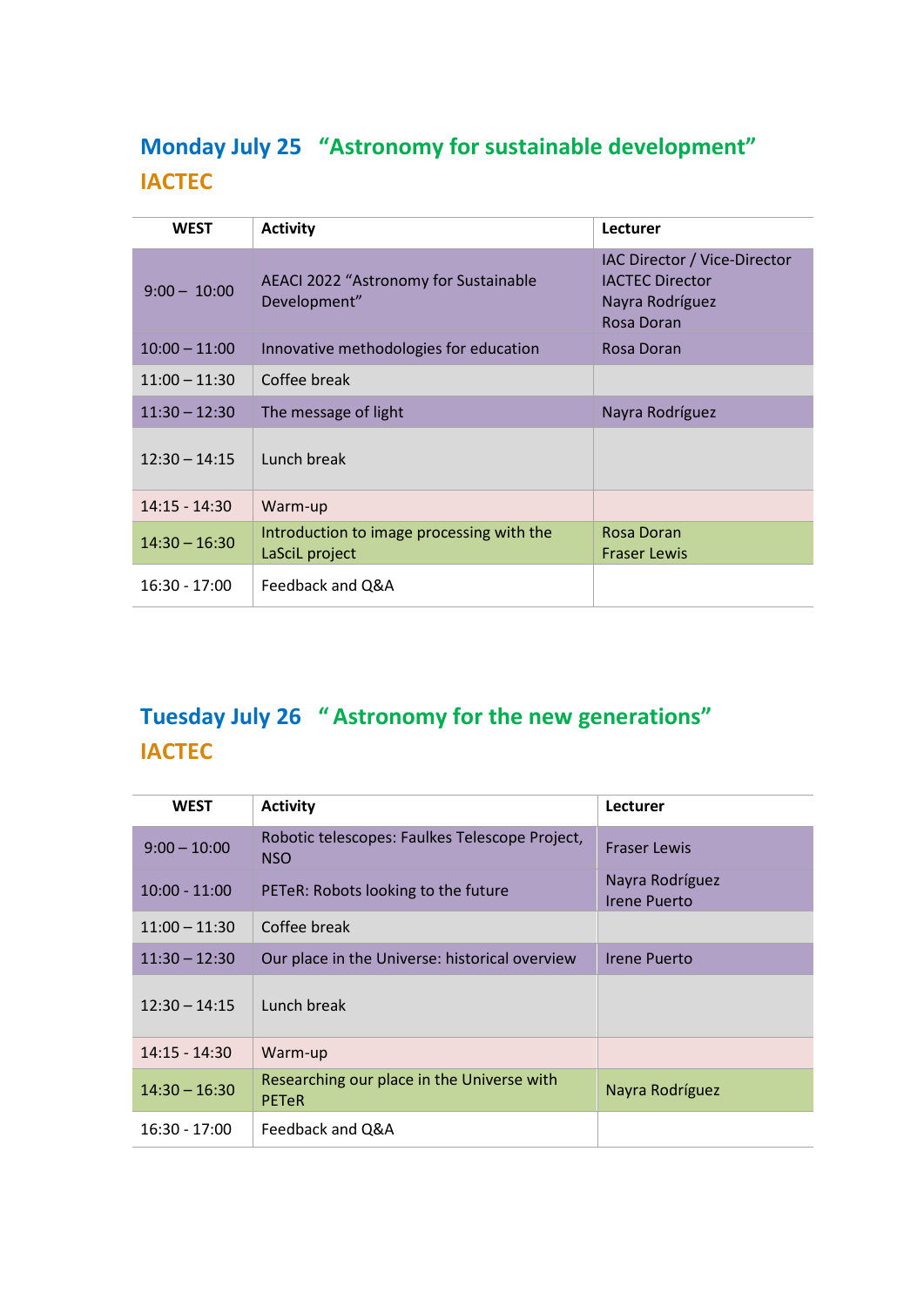#### **Wednesday July 27 "Astronomy for planet Earth" IACTEC**

| <b>WEST</b>     | <b>Activity</b>                                                   | Lecturer             |
|-----------------|-------------------------------------------------------------------|----------------------|
| $9:00 - 10:00$  | Down2Earth Workshop - Meteorites, Comets<br>and Impacts           | <b>Fraser Lewis</b>  |
| $10:00 - 11:00$ | DRAGO: Canary Islands and Earth from space                        | Xana Delpueyo        |
| $11:00 - 11:30$ | Coffee break                                                      |                      |
| $11:30 - 12:30$ | <b>Visit to IACTEC facilities</b>                                 | <b>Irene Puerto</b>  |
| $12:30 - 14:15$ | Lunch break                                                       |                      |
| $14:15 - 14:30$ | Warm-up                                                           |                      |
| $14:30 - 15:30$ | Introducing the CESAR project                                     | Sandra Benítez       |
| $15:30 - 16:30$ | Studying Earth from space with the ESA<br><b>Sentinel Mission</b> | Juan Ángel Vaquerizo |
| $16:30 - 17:00$ | Feedback and Q&A                                                  |                      |

### **Thursday July 28 "Astronomy for future homes" IACTEC**

| <b>WEST</b>     | <b>Activity</b>                                                 | Lecturer                               |
|-----------------|-----------------------------------------------------------------|----------------------------------------|
| $9:00 - 10:00$  | Are there other habitable worlds?                               | <b>Felipe Murgas</b>                   |
| $10:00 - 11:00$ | Planning and requesting observations with<br>robotic telescopes | Nayra Rodríguez<br><b>Fraser Lewis</b> |
| $11:00 - 11:30$ | Coffee break                                                    |                                        |
| $11:30 - 12:30$ | <b>NUCLIO's projects</b>                                        | Gustavo Rojas<br>Rosa Doran            |
| $12:30 - 14:15$ | Lunch break                                                     |                                        |
| $14:15 - 14:30$ | Warm-up                                                         |                                        |
| $14:30 - 15:30$ | CLIC-PoLIT in Action - Building a spectroscope                  | Gustavo Rojas<br>Rosa Doran            |
| $15:30 - 16:30$ | Using spectroscopy to investigate our and<br>other atmospheres  | <b>Irene Puerto</b><br>Nayra Rodríguez |
| $16:30 - 17:00$ | Feedback and Q&A                                                |                                        |